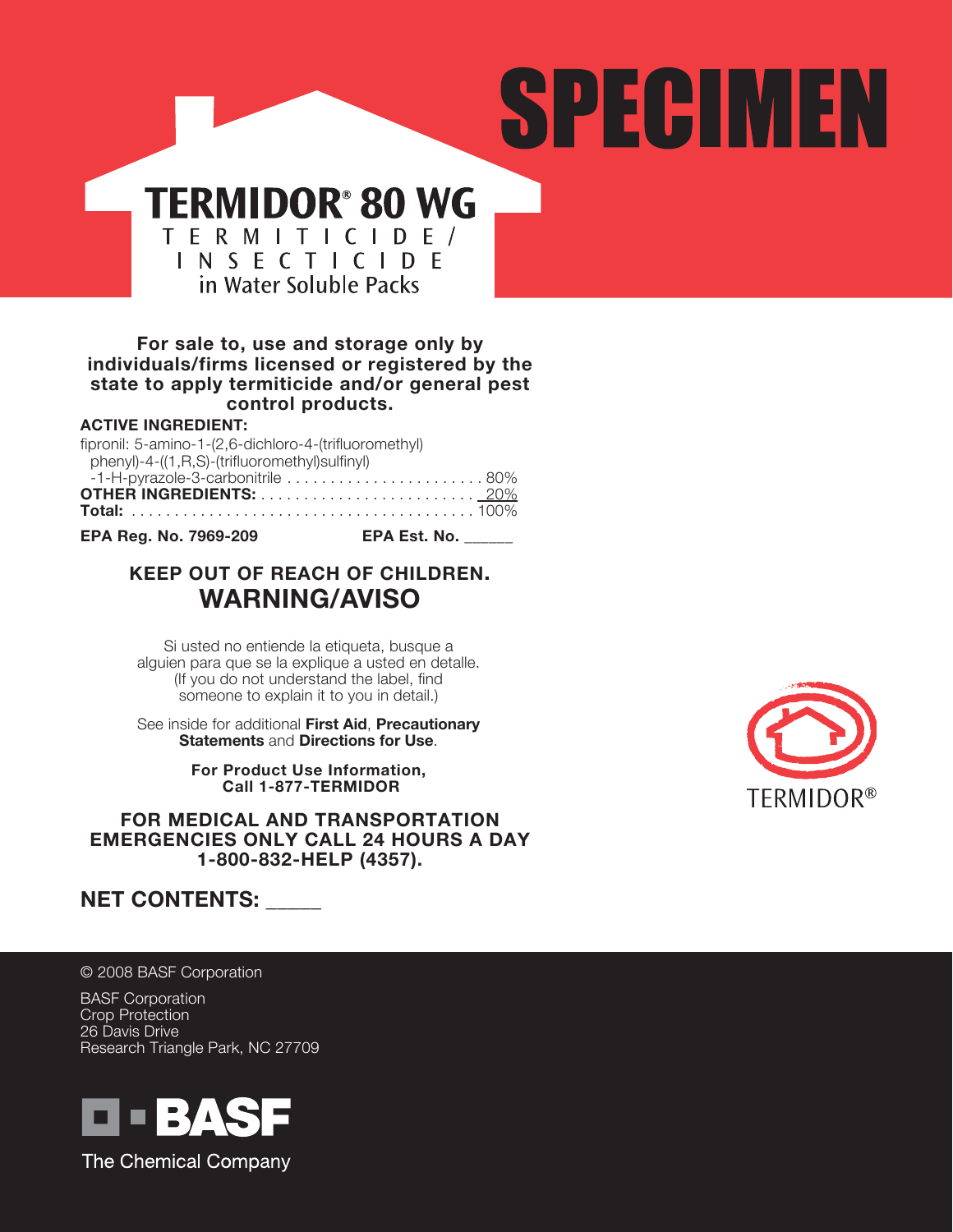| <b>FIRST AID</b>                        |                                                                                                                                                                                                                                                                                   |  |  |  |
|-----------------------------------------|-----------------------------------------------------------------------------------------------------------------------------------------------------------------------------------------------------------------------------------------------------------------------------------|--|--|--|
| <b>IF SWALLOWED</b>                     | • Call a poison control center or doctor immediately for treatment advice.<br>• Have a person sip a glass of water if able to swallow.<br>• DO NOT induce vomiting unless told to by a poison control center or doctor.<br>• DO NOT give anything by mouth to unconscious person. |  |  |  |
| <b>IF ON SKIN OR</b><br><b>CLOTHING</b> | • Take off contaminated clothing.<br>• Rinse skin immediately with plenty of water for 15 - 20 minutes.<br>• Call a poison control center or doctor for treatment advice.                                                                                                         |  |  |  |
| <b>IF INHALED</b>                       | • Move person to fresh air.<br>• If person is not breathing, call 911 or ambulance, then give artificial respiration, preferably<br>mouth to mouth if possible.<br>• Call a poison control center or doctor for further treatment advice.                                         |  |  |  |
| <b>IF IN EYES</b>                       | • Hold eye open and rinse slowly and gently with water for 15 - 20 minutes. Remove contact<br>lenses, if present, after the first 5 minutes, then continue rinsing eye.<br>• Call a poison control center or doctor for treatment advice.                                         |  |  |  |
|                                         | Have the product container or label with you when calling a poison control center or doctor, or going for treatment.                                                                                                                                                              |  |  |  |

**NOTE TO PHYSICIAN:** There is no specific antidote. All treatment should be based on observed signs and symptoms of distress in the patient. Overexposure to materials other than this product may have occurred.

# **PRECAUTIONARY STATEMENTS HAZARDS TO HUMANS AND DOMESTIC ANIMALS WARNING**

May be fatal if swallowed or absorbed through skin or inhaled. Causes moderate eye irritation. **DO NOT** get in eyes, on skin or on clothing. **DO NOT** breathe spray mist. Wash thoroughly with soap and water after handling and before eating, drinking, chewing gum or using tobacco. Remove and wash contaminated clothing before reuse.

# **PERSONAL PROTECTIVE EQUIPMENT (PPE)**

All pesticide handlers (mixers, loaders, and applicators) must wear long-sleeved shirt and long pants, socks, shoes, and chemical-resistant gloves. All pesticide handlers must wear a dust/mist filtering respirator (MSHA/NIOSH approval number prefix TC-21C), or a NIOSH approved respirator with any N, R, P or HE filter, when working in a non-ventilated space, including but not limited to crawl spaces and basements. All pesticide handlers must wear protective eyewear (goggles, a face shield, or safety glasses with front, brow, and temple protection) when working in a non-ventilated space, including but not limited to crawl-spaces and basements or when applying termiticide by rodding or sub-slab injection.

For cleaning equipment: Wear a chemical resistant apron.

# **USER SAFETY RECOMMENDATIONS**

Users should wash hands thoroughly with soap and water before eating, drinking, chewing gum, using tobacco or using the toilet.

Remove contaminated clothing. Then wash body thoroughly with soap and water and put on clean clothing. Wash clothing with detergent and hot water before reusing.

Remove PPE immediately after handling this product. Wash outside of gloves before removing. Wash PPE before reusing.

# **ENVIRONMENTAL HAZARDS**

This pesticide is toxic to birds, fish, and aquatic invertebrates. **DO NOT** apply directly to water or to areas where

surface water is present or to intertidal areas below the mean high water mark. Runoff from treated areas may be hazardous to aquatic organisms in neighboring areas. Care must be taken to avoid runoff. **DO NOT** contaminate water by cleaning equipment or disposal of wastes. **DO NOT** contaminate water when disposing of equipment washwaters.

# **DIRECTIONS FOR USE**

It is a violation of federal law to use this product in a manner inconsistent with its labeling.

Read entire label before using this product.

For sale to, use and storage only by individuals/firms licensed or registered by the state to apply termiticide and/or general pest control products. States may have more restrictive requirements regarding qualifications of persons using this product. Consult the structural pest control regulatory agency of your state prior to use of this product.

# **STORAGE AND DISPOSAL**

**DO NOT** contaminate water, food, or feed by storage or disposal.

# **STORAGE**

Store unused product in original container only, out of reach of children and animals.

# **PESTICIDE DISPOSAL**

Pesticide wastes are acutely hazardous. Improper disposal of excess pesticide is a violation of federal law. If these wastes cannot be disposed of by use according to label instructions, contact your State Pesticide or Environmental Control Agency, or the Hazardous Waste representative at the nearest EPA Regional Office for guidance.

In case of spill, clean up dust spillage resulting from container or pack breakage by sweeping material into a pile and avoid skin contact. Carefully scoop up loose material and place it in appropriate containers so as to avoid dust generation. Ensure adequate decontamination of tools and equipment following cleanup.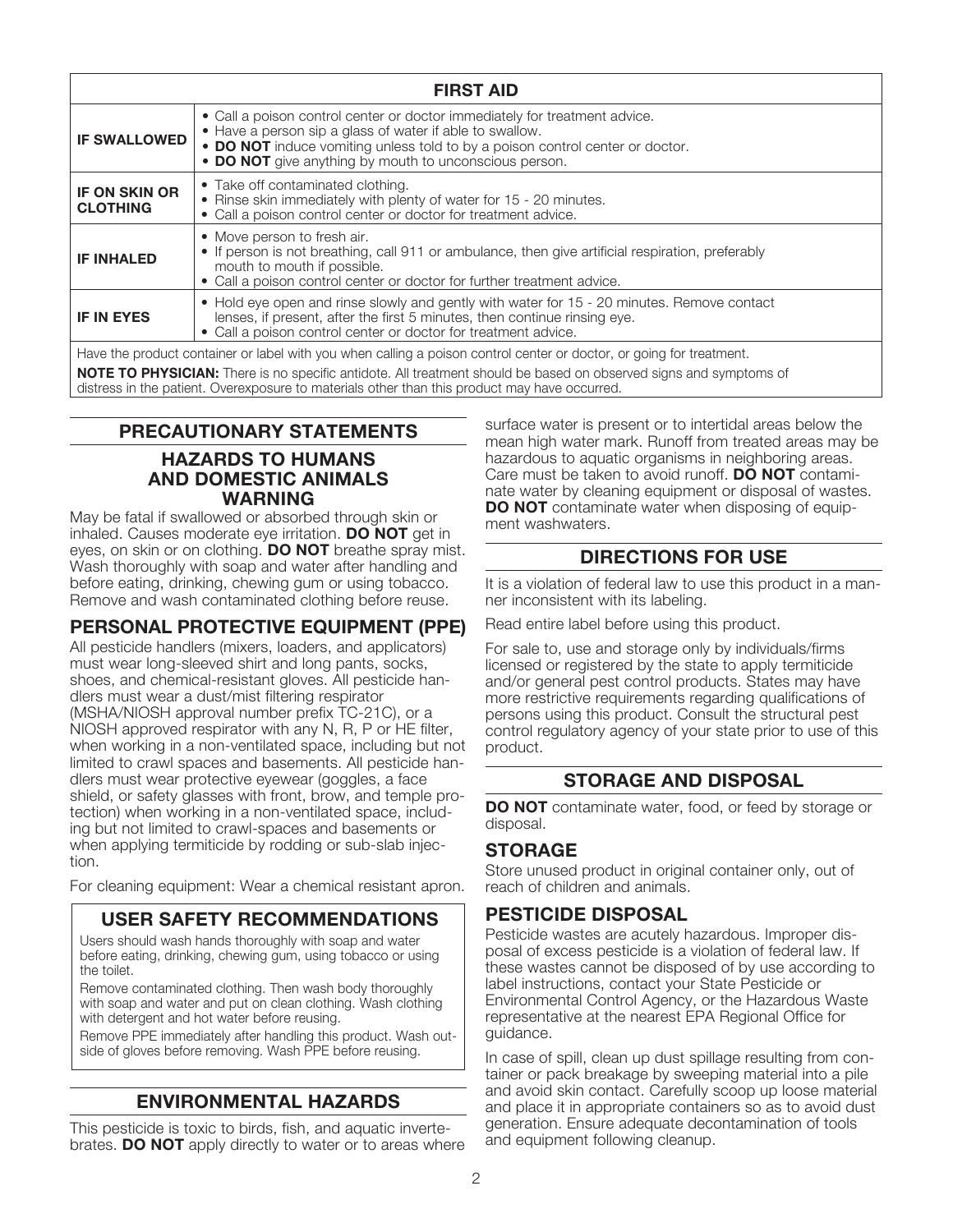### **CONTAINER DISPOSAL**

Water soluble packages should be placed directly into spray tanks containing some water.

### **(for plastic containers)**

**Nonrefillable Container. DO NOT reuse or refill this container.** After completely emptying container into application equipment, offer for recycling, if available, or reconditioning, if appropriate, or puncture and dispose of in a sanitary landfill, or by incineration, or by other procedures approved by state and local authorities.

### **(for foil overpackaging)**

**Nonrefillable Container. DO NOT reuse or refill this container.** After completely emptying container into application equipment, dispose of empty bag in a sanitary landfill, or by incineration, or by other procedures approved by state and local authorities.

# **DIRECTIONS FOR USE TO CONTROL TERMITES**

# **USE RESTRICTIONS**

- When treating adjacent to an existing structure, the applicator must check the area to be treated, and immediate adjacent areas of the structure, for visible and accessible cracks and holes to prevent any leaks or significant exposures to persons occupying the structure. People present or residing in the structure during application must be advised to remove their pets and themselves from the structure if they see any signs of leakage. After application, the applicator is required to check for leaks. All leaks resulting in the deposition of termiticide in locations other than those prescribed on this label must be cleaned up prior to leaving the application site. **DO NOT** allow people or pets to contact contaminated areas or to reoccupy contaminated areas of the structure until the clean up is completed.
- Prior to drilling and treating through concrete structures, such as patios, porches, sidewalks and foundation slabs applicator should first determine that there are no habitable areas below that could be unintentionally contaminated by the treatment.
- Only protected applicators wearing personal protective equipment as required by this product label may be in the area during application.
- All holes in commonly occupied areas into which **Termidor® 80 WG termiticide/insecticide** has been applied must be plugged. Plugs must be of a non-cellulose material or covered by an impervious, non-cellulose material.
- **DO NOT** apply finished dilution of **Termidor 80 WG** until all heating/air conditioning ducts, air vents, plumbing pipes, sewer lines, floor drains, heating pipes and electrical lines/conduits are known and identified. **DO NOT** puncture or contaminate any of these.
- **DO NOT** treat within a distance of one foot out from the drip line of edible plants.
- **DO NOT** contaminate public and private water supplies.
- **DO NOT** make treatments while precipitation is occurring.
- **DO NOT** treat soil that is water-saturated or frozen.
- Use anti-backflow or air gap equipment with filling hoses.
- **DO NOT** use in tanks with borate contaminants.

### **GENERAL INFORMATION**

**Termidor 80 WG**, when used as recommended in this label, provides effective prevention and/or control of subterranean termites. In order to maximize the termiticide potency of **Termidor 80 WG**, it should be applied in a manner to provide a continuous treated zone to prevent termites from infesting the wood to be protected. **Termidor 80 WG** should only be applied by licensed technicians familiar with trenching, rodding, short rodding, sub-slab injection, low-pressure banded surface applications, and foam delivery techniques. **Termidor 80 WG** is highly effective against a variety of subterranean termites including species of *Reticulitermes, Zootermopsis, Heterotermes,* and *Coptotermes*. While **Termidor 80 WG** is labeled for use at 0.06%, 0.09% and 0.125% finished dilution, the 0.06% finished dilution should be used for typical control situations. Where severe termite infestations occur, where problem soils occur or where difficult or problem construction types are encountered, it may be advisable to use 0.09% or 0.125% **Termidor 80 WG**.

**Termidor 80 WG** is formulated as a dry powder containing 80% active ingredient and is packaged in water soluble packages (paks). Paks are contained inside a resealable plastic overpacking container. **DO NOT** allow paks to become wet prior to adding to the spray tank. **DO NOT** handle the paks with wet gloves. **DO NOT** handle the paks roughly as such handling may cause breakage of the water soluble packaging. If a pak gets wet prior to placement in the spray tank, return the "wet" pak to the resealable overpacking container. This "wet" pak can still be used. Pour the contents of the "wet" pak directly into the spray tank, following the mixing directions below. Unused paks need to be re-sealed in the plastic overpacking container. To prepare the spray mixture, remove the paks from the overpacking container and follow the mixing instructions below.

# **MIXING INSTRUCTIONS**

Mix **Termidor 80 WG** in the following manner:

- 1.Fill tank 1/4 to 1/3 full with water. Filling hose must be equipped with an anti-backflow device or water flow must include an air gap to protect against back siphoning.
- 2.Start pump to begin by-pass agitation and place end of treating tool in tank to allow circulation through hose.
- 3.Add appropriate number of **Termidor 80 WG** paks. Refer to the table in the box below to determine the proper number of paks required to prepare the desired amount of finished dilution.
- 4.Add remaining amount of water.
- 5.Let pump run and allow recirculation through the hose back into the tank until all paks in the tank have dissolved and the **Termidor 80 WG** has dispersed completely. Depending on the water temperature and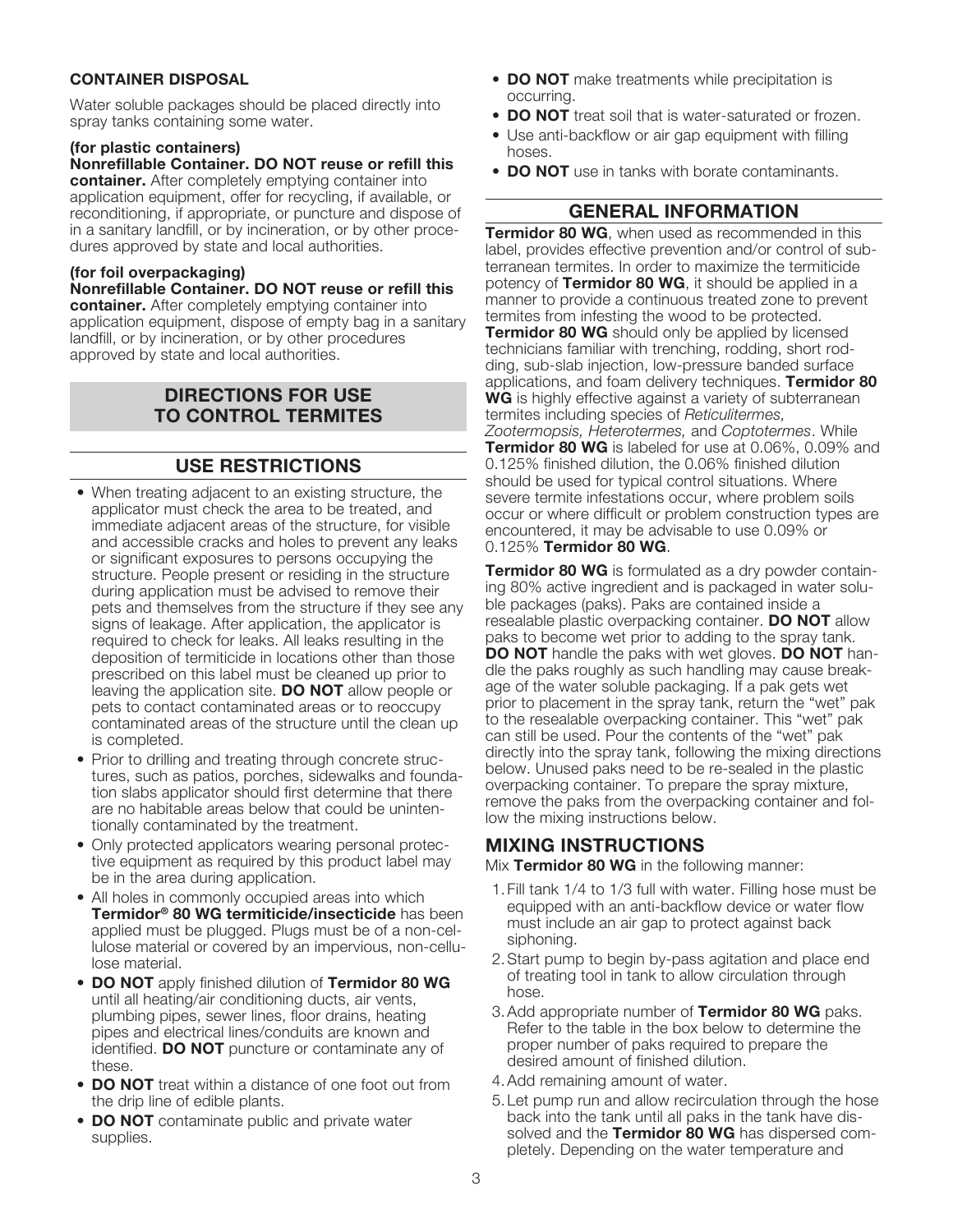thoroughness of agitation, the paks should dissolve within a few minutes from the time they were added to the water. Paks dissolve slower in cold water.

| Desired Termidor <sup>®</sup> 80 WG<br>termiticide/insecticide<br>Concentration* | Number of<br>Paks** to Add | Gallons<br>of Water |
|----------------------------------------------------------------------------------|----------------------------|---------------------|
| Finished Dilution of<br>Termidor 80 WG at 0.06%                                  |                            | 25                  |
|                                                                                  | 2                          | 50                  |
|                                                                                  |                            | 100                 |
|                                                                                  |                            | 17                  |
| Finished Dilution of                                                             | 2                          | 34                  |
| Termidor 80 WG at 0.09%                                                          |                            | 67                  |
|                                                                                  | Բ                          | 100                 |
|                                                                                  | 2                          | 25                  |
| Finished Dilution of<br><b>Termidor 80 WG</b> at $0.125\%$                       |                            | 50                  |
|                                                                                  |                            |                     |

\* Percentage weight of active ingredient to weight of spray dilution.

\*\*Each pak of **Termidor 80 WG** weighs 2.61 ounces and contains 2.1 ounces of fipronil.

# **APPLICATION VOLUME**

To provide maximum control and protection against termite infestation, apply the volumes of **Termidor 80 WG** finished dilution specified in the **DIRECTIONS FOR USE** throughout this label. However, if the soil will not accept these labeled volumes of **Termidor 80 WG**, twice the concentration of **Termidor 80 WG** may be applied in half the volume of finished dilution. For example, if 0.06% **Termidor 80 WG** cannot be applied to achieve 4 gallons finished dilution per 10 linear feet per foot of depth, then 0.125% **Termidor 80 WG** applied in 2 gallons finished dilution per 10 linear feet per foot of depth may be substituted. **DO NOT** treat while precipitation is occurring. **DO NOT** treat soil that is water-saturated or frozen or in any conditions where runoff or movement from the treatment area (site) is likely to occur.

**NOTE:** Large reductions of application volume reduce the ability to obtain a continuous treated zone. Variance is allowed when volume and concentration are consistent with label directed rates and a continuous treated zone is still achieved. At reduced application volume; it may be necessary for the applicator to drill holes closer than 12 inches apart to create a continuous treated zone.

# **PRE-CONSTRUCTION TREATMENT**

**DO NOT** APPLY AT A DOSAGE AND/OR CONCENTRA-TION LOWER THAN **TERMIDOR 80 WG** AT 0.06% FOR APPLICATIONS UP TO AND INCLUDING INSTALLATION OF THE FINAL GRADE. Prior to each application, applicators must notify the general contractor, construction superintendent, or similar responsible party, of the intended **Termidor 80 WG** application and intended sites of application and instruct the responsible person to notify construction workers and other on site individuals to leave the treatment area and not return until **Termidor 80 WG** has been absorbed into the soil.

# **GENERAL**

Pre-construction treatments are defined to include treatments made during all phases of construction up to and including installation of the final grade. Effective pre-con-

struction termite control is achieved by establishing a thorough and complete horizontal and vertical treated zone using 0.06%, 0.09% or 0.125% **Termidor 80 WG**.

When treating foundations deeper than 4 feet, apply the termiticide as the backfill is being replaced, or, if the construction contractor fails to notify the applicator to permit this, treat the foundation to a minimum depth of 4 feet after the backfill has been installed. The applicator must trench and rod into the trench or trench along the foundation walls and around pillars and other foundation elements, at the rate prescribed from grade to a minimum depth of 4 feet. When the top of the footing is exposed, the applicator must treat the soil adjacent to the footing to a depth not to exceed the bottom of the footing. However, in no case should a structure be treated below the footing.

# **CONCRETE SLAB (INCLUDING MONO-LITHIC, FLOATING AND SUPPORTED CON-CRETE SLABS) ON GROUND OR IN BASEMENTS**

### **HORIZONTAL TREATED ZONES**

Apply an overall treatment of **Termidor 80 WG** to the entire surface to be covered beneath the concrete slab. This includes the slab under the actual living area, plus carports, porches, basement floors, and any extended entrances. Make this treatment at the rate of 1 - 1.5 gallons finished dilution per 10 square feet. Make these applications using a coarse spray nozzle and low-pressure spray (less than 25 p.s.i.), spraying the dilution evenly and uniformly over the entire area treated.

# **VERTICAL TREATED ZONES**

Apply **Termidor 80 WG** at rate of 1 gallon finished dilution/square foot around anything penetrating the slab (e.g. utility services, plumbing lines) and at 4 gallons of finished dilution per 10 linear feet per foot of depth along the inside and outside perimeter of foundation walls. The applicator must trench and rod into the trench or trench along the foundation walls and around pillars and other foundation elements. Make this treatment along the inside of foundation walls at the rate of 4 gallons finished dilution (0.06%, 0.09% or 0.125% **Termidor 80 WG**) per 10 linear feet per foot of depth, or if the footing is more than 4 feet below grade, to a minimum depth of 4 feet below grade. A trench need not be wider than six inches. Lowpressure spray (less than 25 p.s.i. at the nozzle) may be used to treat soil which will be replaced in the trench. When rodding from grade or from the bottom of a shallow trench, rod holes should be spaced in a manner that will allow for application of a continuous treated zone, but not wider than 12 inches apart. Rod holes should not extend below the top of the footing.

These two applications, horizontal treated zone (overall treatment 1-1.5 gallons/10 square feet) and vertical treated zone (the additional treatment of 4 gallons/10 linear feet) should be made prior to covering area with the concrete slab. If slab is poured prior to horizontal treatment, **Termidor 80 WG** can be used to treat penetrations, joints, bath traps, shower pan accesses, etc. as detailed in **Post Construction Treatment** section of label. However, it is highly recommended that a complete horizontal treated zone be created prior to slab pour. If the slab is not to be poured the same day as treatment,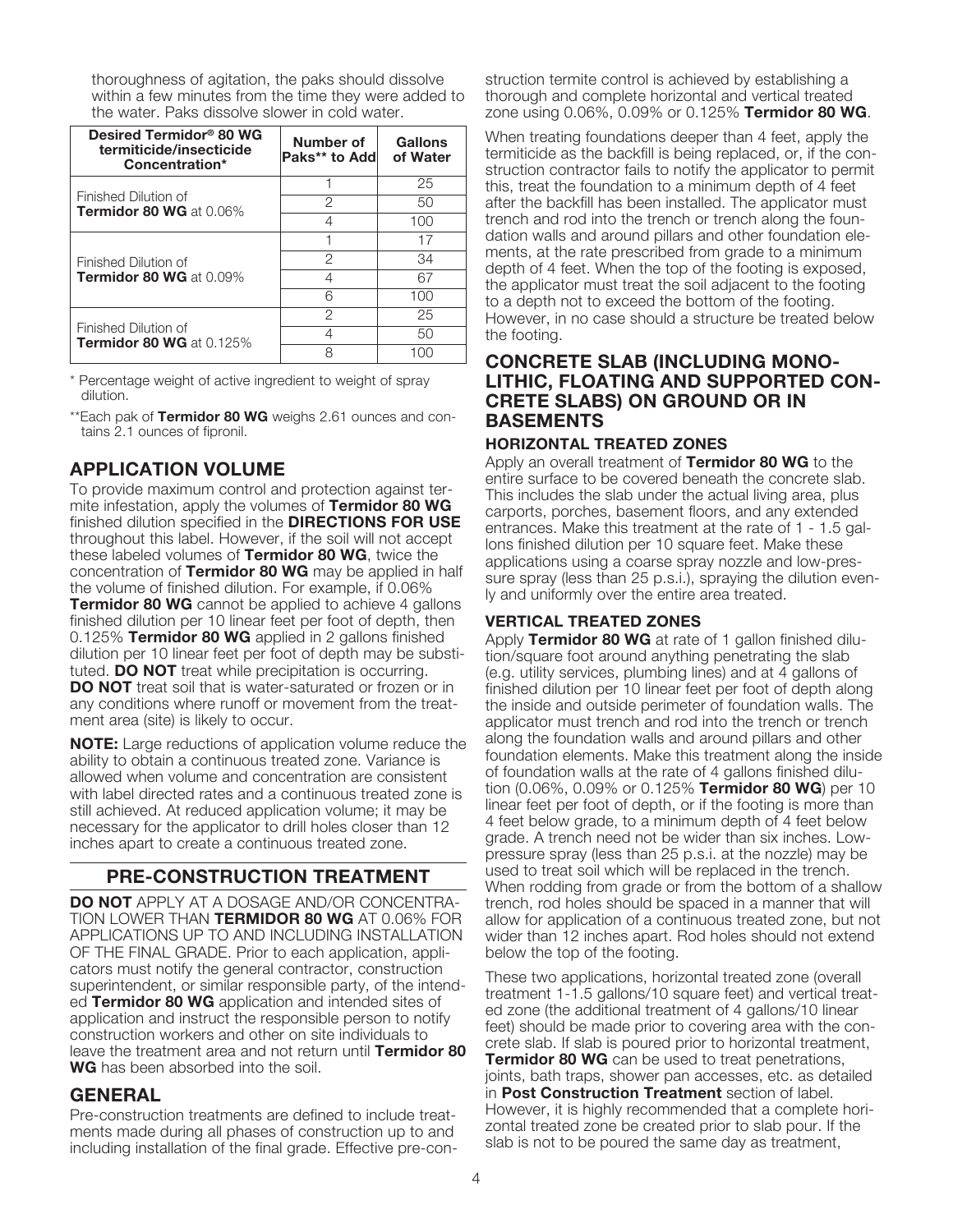cover the treated soil with a waterproof barrier such as polyethylene sheeting.

After completion of the grading, apply **Termidor® 80 WG termiticide/insecticide** by trenching and rodding into the trench or trenching alone along the slab or foundation perimeter at the rate of 4 gallons finished dilution (0.06%, 0.09% or 0.125% **Termidor 80 WG**) per 10 linear feet per foot of depth, or if the footing is more than 4 feet below grade, to a minimum depth of 4 feet. Trenches must be a minimum of 6 inches deep or to the bottom of the footing and need not be wider than 6 inches. When trenching in sloping (tiered) soil, the trench must be stepped to ensure adequate distribution and to prevent **Termidor 80 WG** from running out of the trench. The finished dilution (0.06%, 0.09% or 0.125% **Termidor 80 WG**) should be mixed with the soil as it is replaced in the trench. Rod holes must be spaced so as to achieve a continuous treated zone but in no case more than 12 inches apart. However, in no case should the structure be treated below the footing.

# **CRAWL SPACES**

For crawl spaces, apply vertical termiticide treatment at the rate of 4 gallons of finished dilution (0.06%, 0.09% or 0.125% **Termidor 80 WG**) per 10 linear feet per foot of depth from grade to the top of the footing, or if the footing is more than 4 feet below grade, to a minimum depth of 4 feet. Apply by trenching and rodding into the trench, or trenching. Treat both sides of foundation and all piers and pipes. When the top of the footing is exposed, the applicator must treat the soil adjacent to the footing to a depth not to exceed the bottom of the footing.

- Rod holes and trenches must not extend below the bottom of the footing.
- Rod holes must be spaced so as to achieve a continuous treated zone but in no case more than 12 inches apart.
- Trenches must be a minimum of 6 inches deep or to the bottom of the footing, whichever is less, and need not be wider than 6 inches. When trenching in sloping (tiered) soil, the trench must be stepped to ensure adequate distribution and to prevent termiticide from running off. The finished dilution must be mixed with soil as it is replaced in the trench.

# **HOLLOW BLOCK FOUNDATIONS/VOIDS**

Hollow block foundations or voids in masonry resting atop the footing may be treated in order to create a continuous treatment zone in the area to be treated. Applicators may drill and treat into voids of masonry elements if not openly accessible. Apply at the rate of 2 gallons of finished dilution per 10 linear feet of footing using a nozzle pressure of 25 p.s.i. or less. When using this treatment, access holes may be drilled below the sill plate and should be as close as possible to the footing as is practical. Treatment of voids in block or rubble foundation walls must be closely examined: Applicators must inspect areas of possible runoff as a precaution against application leakage in the treated areas. Some areas may not be treatable or may require mechanical alteration prior to treatment.

All leaks resulting in the deposition of **Termidor 80 WG** in locations other than those prescribed on this label

must be cleaned up prior to leaving the application site. **DO NOT** allow people or pets to contact contaminated areas or to reoccupy the contaminated areas of the structure until the clean up is completed.

### **Not for use in voids insulated with rigid foam.**

# **POST-CONSTRUCTION CONVENTIONAL STRUCTURAL TERMITE TREATMENT**

# **GENERAL**

For applications made after the final grade is installed for the purpose of protecting the structure from termite infestation and/or for controlling existing termite populations. The applicator must trench and rod into the trench or trench along the foundation walls and around pillars and other foundation elements, at either 0.06%, 0.09% or 0.125% **Termidor 80 WG** from grade to the top of the footing. When the footing is more than four (4) feet below grade, the applicator must trench and rod into the trench or trench along the foundation walls, at either 0.06%, 0.09% or 0.125% **Termidor 80 WG**, to a minimum depth of four feet. The actual depth of treatment will vary depending on soil type, degree of compaction, and location of termite activity. When the top of the footing is exposed, the applicator must treat the soil adjacent to the footing to a depth not to exceed the bottom of the footing. However, in no case should a structure be treated below the footing.

Exterior concrete structures adjoining the foundation, such as patios, porches and sidewalks, may be drilled followed by treatment by sub-slab injection of the **Termidor 80 WG** dilution in order to complete the exterior perimeter treatment zone along the foundation wall.

**DO NOT** apply finished dilution (0.06%, 0.09% or 0.125% **Termidor 80 WG**) until the location and type of (1) construction of heat or air-conditioning ducts and vents, (2) water and sewer (or plumbing) lines and (3) electrical lines/conduits are known and identified. Caution must be taken to avoid contamination of and damage to these structural elements and airways.

# **CONCRETE SLAB ON GROUND (INCLUD-ING MONOLITHIC, FLOATING AND SUP-PORTED CONCRETE SLABS) EXTERIOR PERIMETER**

Apply by trenching and rodding into the trench or trenching along the foundation at the rate of 4 gallons finished dilution (0.06%, 0.09% or 0.125% **Termidor 80 WG**) per 10 linear feet per foot of depth, or if the footing is more than 4 feet below grade, to a minimum depth of 4 feet. Trenches must be a minimum of 6 inches deep or to the bottom of the footing and need not be wider than 6 inches. The finished dilution (0.06%, 0.09% or 0.125%

**Termidor 80 WG**) should be mixed with the soil as it is replaced in the trench. Rod holes must be spaced so as to achieve a continuous treated zone but in no case more than 12 inches apart. However, in no case should the structure be treated below the footing.

### **SUB-SLAB INJECTION**

Sub-slab injection treatments can be made from inside the structure or in cases when this is not possible, by drilling through the foundation from the outside as direct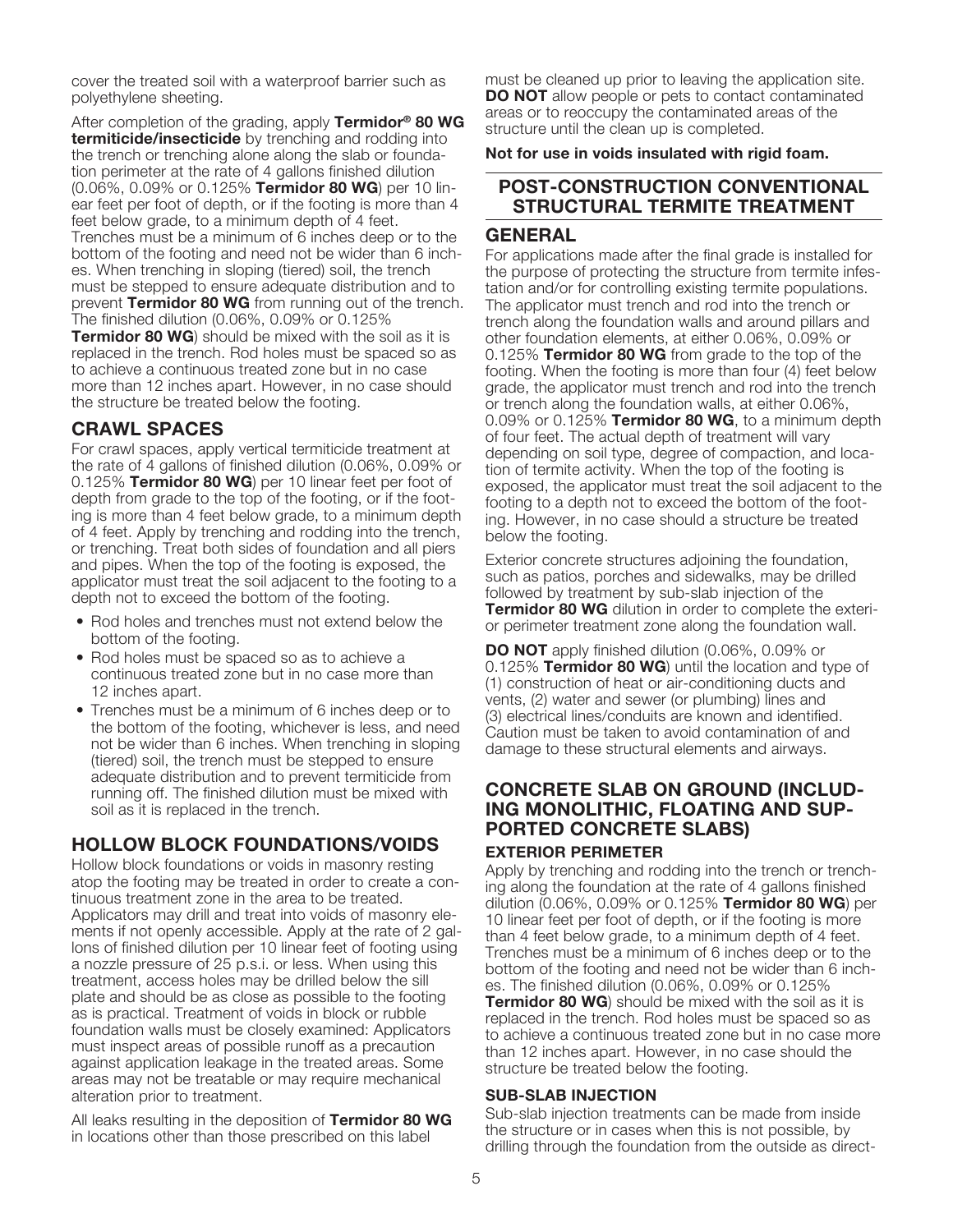ed below. Prior to making any treatments, locate all heating/air conditioning ducts, vents, water/sewer lines, and electrical lines/conduits.

**Vertical Drilling/Injection:** To treat under the slab, drill vertically through the slab along the interior perimeter of the foundation including the garage. Drill holes along all concrete expansion joints, cracks, plumbing, and utility services penetrating the slab. It may be necessary to drill holes along one side of the slab adjacent to an interior partition wall if there is clear evidence of termite activity or damage in the wall. All drill holes through the slab should be spaced so as to achieve a continuous treated zone but in no case be more than 12 inches apart. Inject a 0.06%, 0.09% or 0.125% dilution of **Termidor® 80 WG termiticide/insecticide** into the drilled holes at the rate of 4 gallons per 10 linear feet per foot of depth. For best results, application should be made with a lateral dispersal nozzle. All holes in commonly occupied areas into which material has been applied must be plugged. Plugs must be of a non-cellulose material or covered by an impervious, non-cellulose material.

**Horizontal Drilling/Rodding/Sub-slab Injection from the Exterior of the Foundation:** This technique should be used to treat underneath the slab only when floors or interior design do not allow for vertical drilling. Care must be exercised not to rod into heating ducts, water/sewer lines, and electrical lines/conduits. Horizontal short-rodding practices can be used to establish a continuous treated zone in the soil proximal to the inside of the foundation wall. Holes should be drilled from outside the foundation at an angle which allows a finished dilution (0.06%, 0.09% or 0.125%) of **Termidor 80 WG** to be deposited below heating ducts, water/sewer lines, and electrical conduits if present. Horizontal long rodding practices may only be employed to treat areas underneath the slab that are not accessible by vertical rodding or horizontal short rodding. Long rods exceeding 20 feet should not be used. For all horizontal rodding applications, all drill holes through the foundation should be spaced so as to achieve a continuous treated zone but in no case be more than 12 inches apart. Inject a 0.06%, 0.09% or 0.125% dilution of **Termidor 80 WG** into the drilled holes at the rate of 4 gallons per 10 linear feet per foot of depth. For best results, make applications with a lateral dispersal nozzle. All holes must be plugged. Plugs must be of a non-cellulose material or covered by an impervious, non-cellulose material.

**BATH TRAPS:** Exposed soil or soil covered with tar or similar sealant beneath or around plumbing and/or drain pipe entry areas should be treated with a minimum of 1 gallon to a maximum of 4 gallons of finished dilution per square foot. Tar or sealant may have to be removed to allow for adequate soil treatment. An access door or inspection portal should be installed if not already present. After inspection and removal of all wood/cellulose debris, the soil can be treated by rodding or drenching the soil with a 0.06%, 0.09% or 0.125% dilution of **Termidor 80 WG**.

**SHOWER DRAINS:** Soil beneath and adjacent to shower pan drains may be treated. Drill through slab adjacent to shower pan and apply 0.06%, 0.09% or 0.125% finished spray dilution of **Termidor 80WG** by sub-slab injection to the soil below. Foam can be used to maximize dispersion. Multiple access points may be drilled adjacent to

the drain. A directional dispersion tip may be used to enhance treatment of the soil below the drain. Treat soil with a minimum of 1 gallon but no more than 4 gallons finished spray dilution per shower drain. Horizontal rodding can be used to access and treat the soil associated with the shower drain.

# **BASEMENT STRUCTURES EXTERIOR PERIMETER**

Apply by trenching and rodding into the trench or trenching along the foundation at the rate of 4 gallons finished dilution (0.06%, 0.09% or 0.125% **Termidor 80 WG**) per 10 linear feet per foot of depth, or if the footing is more than 4 feet below grade, to a minimum depth of 4 feet. Trenches must be a minimum of 6 inches deep or to the bottom of the footing and need not be wider than 6 inches. When trenching in sloping (tiered) soil, the trench must be stepped to ensure adequate distribution and to prevent **Termidor 80 WG** from running out of the trench. The finished dilution (0.06%, 0.09% or 0.125% **Termidor 80 WG**) should be mixed with the soil as it is replaced in the trench. Rod holes must be spaced so as to achieve a continuous treated zone but in no case more than 12 inches apart. However, in no case should the structure be treated below the footing.

# **INSIDE PERIMETER**

### **DO NOT contaminate wells or cisterns.**

To treat under the basement floor slab, drill vertically through the slab along the interior perimeter of the foundation. Drill holes along all concrete expansion joints, cracks, plumbing, and utility services penetrating the slab. Drill holes along both sides of partition foundation walls, and around piers. It may be necessary to drill holes along one side of the slab adjacent to a non-foundation interior partition wall if there is clear evidence of termite activity in the wall. All drill holes through the slab should be spaced so as to achieve a continuous treated zone but in no case be more than 12 inches apart. Inject a 0.06%, 0.09% or 0.125% dilution of **Termidor 80 WG** into the drilled holes at the rate of 4 gallons per 10 linear feet per foot of depth. For best results, application should be made with a lateral dispersal nozzle. All holes in commonly occupied areas into which material has been applied must be plugged. Plugs must be of a non-cellulose material or covered by an impervious, non-cellulose material.

# **STRUCTURES WITH FRENCH DRAINS AND SUMP PUMPS**

French drains eliminate water at the footer along a foundation perimeter. They are common in hollow block foundation structures to drain water seeping from the exterior perimeter or underneath the foundation. Soil must be dry before applying to sites with French drains. **DO NOT** treat soil that is saturated or frozen. **DO NOT** make treatments while precipitation is occurring. **DO NOT** rod through the slab any closer than 24 inches to the French drain to prevent finished dilution seepage and/or damage to the drain or the tiles. **DO NOT** apply **Termidor 80 WG** within 5 feet of the sump pit and pump. **DO NOT** drill through hollow block foundations that border the French drain in order to prevent drainage/seepage from the block into the drain.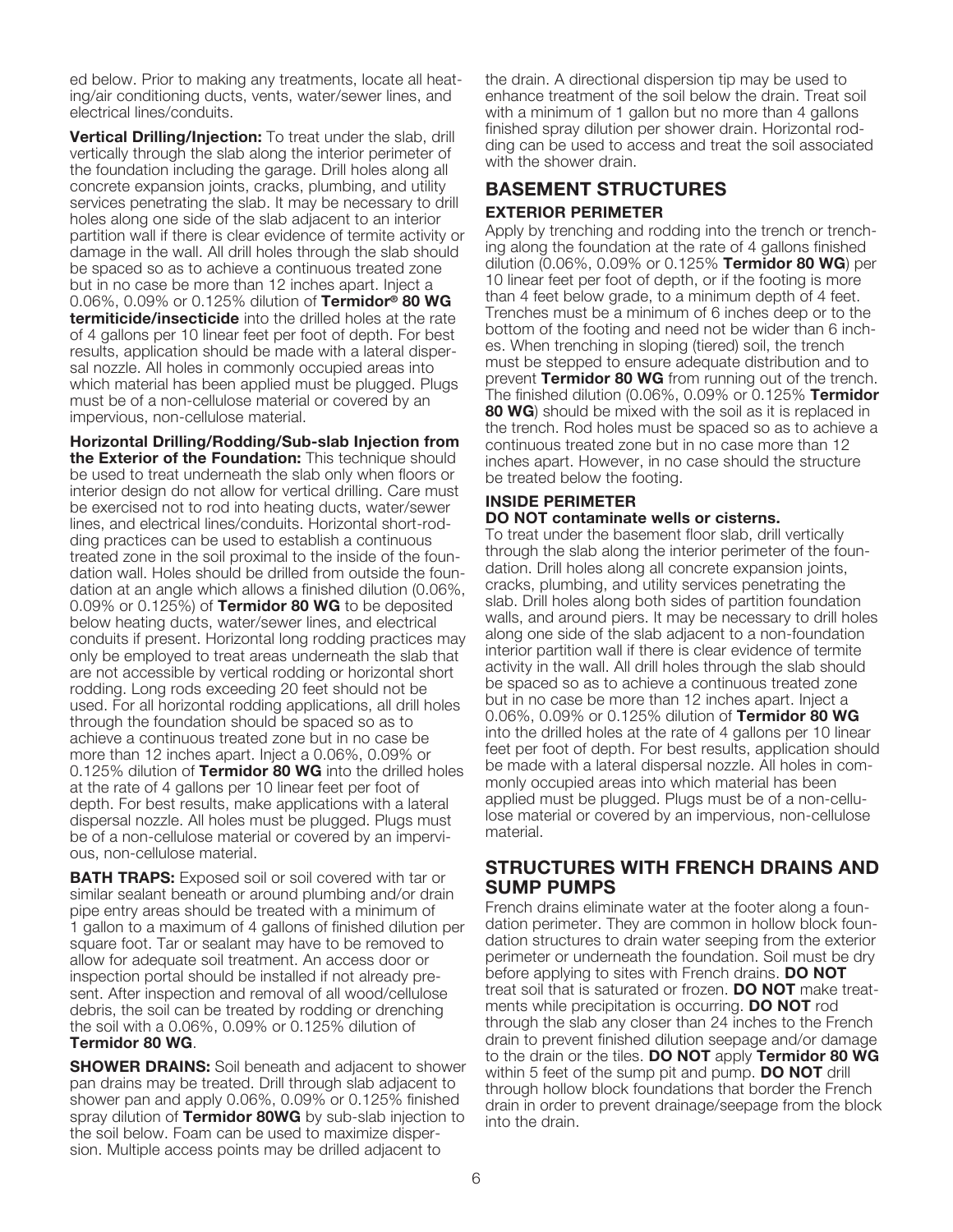Once French drains have been identified and located, apply **Termidor® 80 WG termiticide/insecticide** as follows:

- 1) Unplug the sump pump. Inspect sump pit for water. If no water is present, the treatment can be made provided the sump pump remains unplugged; or
- 2) If water is in the sump pit, unplug the sump pump and remove four cups of water from the pit. Mark the water level. Wait 10 minutes and check the water level in the pit again. If the water level has risen, there is too much seepage to perform the treatment at this time. If the water level does not rise, make the treatment provided the sump pump remains unplugged.

During application, check the sump pump pit every few minutes for the presence of termiticide dilution. If dilution is detected, stop treatment immediately and remove dilution from the pump pit. All dilution must be removed from the sump pump pit before plugging in the sump pump again. Dispose of dilution from the sump pump as directed by this label in the **PESTICIDE DISPOSAL** section.

# **ACCESSIBLE CRAWL SPACE CONSTRUCTION**

**BEFORE TREATMENT: Turn off any air circulation system that moves air from area to be treated to an untreated interior space of the structure until application has been completed and all Termidor 80 WG has been absorbed by the soil.**

For crawl spaces, apply vertical termiticide treatment at the rate of 4 gallons of 0.06%, 0.09% or 0.125%

**Termidor 80 WG** per 10 linear feet per foot of depth from grade to the top of the footing, or if the footing is more than 4 feet below grade, to a minimum depth of 4 feet. Apply by trenching and rodding into the trench, or trenching. Treat both sides of the foundation and around all piers and pipes. Where physical obstructions, such as concrete walkways adjacent to foundation elements, prevent trenching, treatment may be made by rodding alone. When soil type and/or conditions make trenching prohibitive, rodding may be used. When the top of the footing is exposed, the applicator must treat the soil adjacent to the footing to a depth not to exceed the bottom of the footing. Read and follow mixing and use directions on this label if situations are encountered where the soil will not accept the full application volume.

- Rod holes and trenches must not extend below the bottom of the footing.
- Rod holes must be spaced so as to achieve a continuous treated zone but in no case more than 12 inches apart.
- Trenches must be a minimum of 6 inches deep or to the bottom of the footing, whichever is less, and need not be wider than 6 inches. When trenching in sloping (tiered) soil, the trench must be stepped to ensure adequate distribution and to prevent termiticide from running off. The 0.06%, 0.09% or 0.125% **Termidor 80 WG** dilution must be mixed with the soil as it is replaced in the trench.

# **INACCESSIBLE CRAWL SPACE CONSTRUCTION**

**BEFORE TREATMENT: Turn off any air circulation system that moves air from the area to be treated to**

### **an untreated interior space of the structure until application has been completed and all Termidor 80 WG has been absorbed by the soil.**

For inaccessible interior areas, such as areas where there is insufficient clearance between floor joists and ground surfaces to allow operator access, excavate, if possible, and treat according to the instructions for accessible crawl spaces. Otherwise, apply one, or a combination of the following two methods:

- 1.To establish a horizontal treated zone, apply to the soil surface, 1 gallon of 0.06%, 0.09% or 0.125% **Termidor 80 WG** per 10 square feet using a nozzle pressure of less than 25 p.s.i. and a coarse application nozzle (e.g., Delavan Type RD **Raindrop®**, RD-7 or larger, or Spraying Systems Co. 80410LP **Teejet®** or comparable nozzle). For an area that can not be reached with the application wand, use one or more extension rods to make the application to the soil. **DO NOT** broadcast or power spray with high pressures.
- 2.To establish a horizontal treated zone, drill through the foundation wall or through the floor above and treat the soil adjacent to the foundation wall at a rate of 1 gallon of 0.06%, 0.09% or 0.125% **Termidor 80 WG** per 10 square feet. Drill spacing must be at intervals not to exceed 16 inches. Many states have smaller intervals so check state regulations which may apply. Soil adjacent to foundation elements may be treated with short or long rod techniques without drilling, if access for treatment tool to soil site is available.

# **HOLLOW BLOCK FOUNDATIONS/VOIDS**

Hollow block foundations or voids in masonry resting atop the footing may be treated. Drill and treat voids in multiple masonry elements of the structure extending from the structure to the soil in order to create a continuous treatment zone in the area to be treated. Applicators may drill and treat into voids of masonry elements if not openly accessible. Apply at the rate of 2 gallons of finished dilution per 10 linear feet of footing using a nozzle pressure of 25 p.s.i. or less. When using this treatment, access holes may be drilled below the sill plate and should be as close as possible to the footing as is practical. Treatment of voids in block or rubble foundation walls must be closely examined: Applicators must inspect areas of possible runoff as a precaution against application leakage in the treated areas. Some areas may not be treatable or may require mechanical alteration prior to treatment.

All leaks resulting in the deposition of **Termidor 80 WG** in locations other than those prescribed on this label must be cleaned up prior to leaving the application site. **DO NOT** allow people or pets to contact contaminated areas or to reoccupy the contaminated areas of the structure until the clean up is completed.

### **Not for use in voids insulated with rigid foam.**

# **TREATMENT OF STRUCTURES WITH WELLS OR CISTERNS**

### **DO NOT contaminate wells or cisterns.**

**DO NOT** apply **Termidor 80 WG** within 5 feet of any well or cistern. Soil between 5 and 10 feet from a well or cis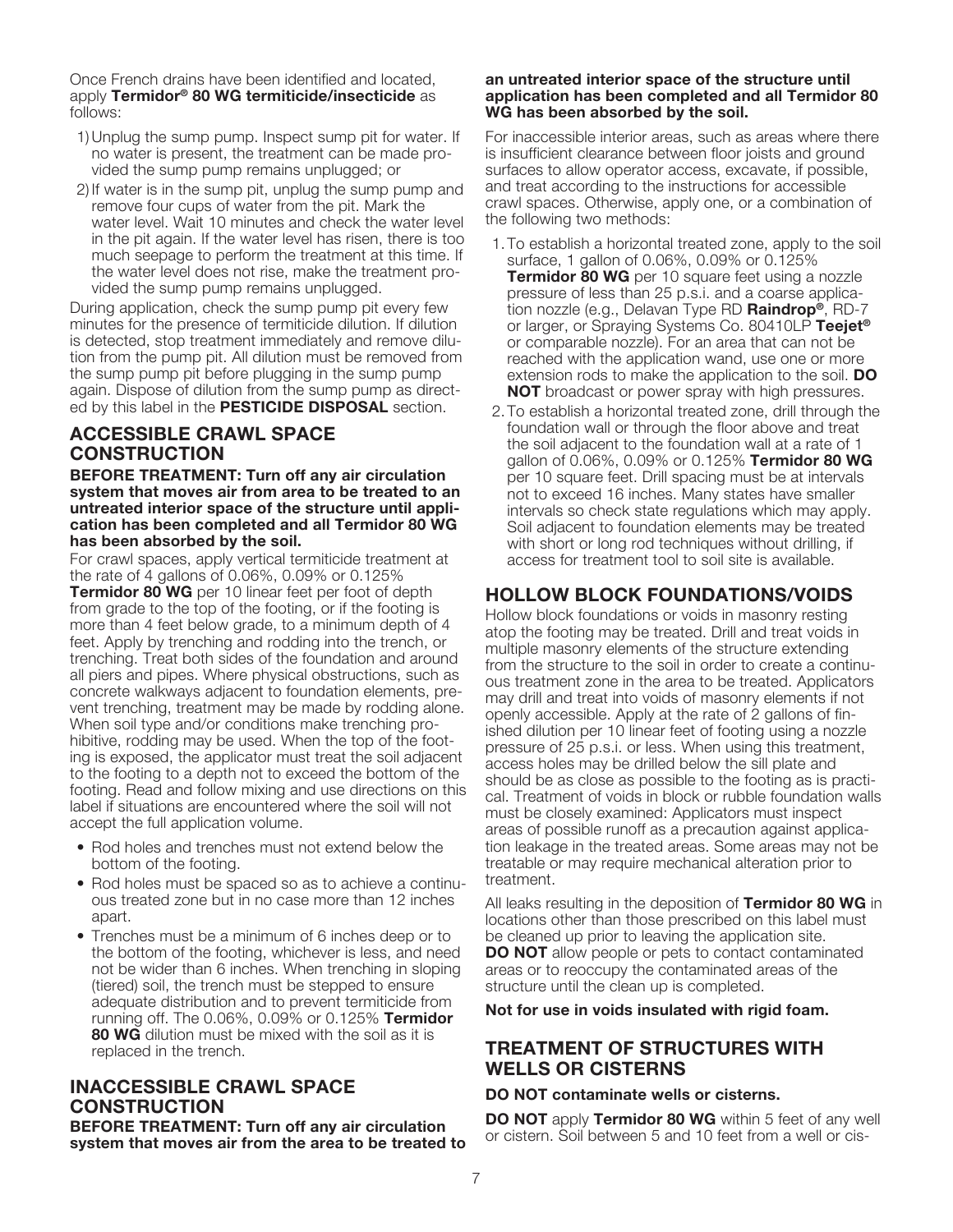tern must only be treated by the backfill method. Treatment of soil adjacent to water pipes within 3 feet of grade must only be done by the backfill method.

### **Backfill Method**

- 1.Trench and remove soil to be treated onto heavy plastic sheeting or similar material or into a wheelbarrow.
- 2.Treat soil at the rate of 4 gallons of 0.06%, 0.09% or 0.125% **Termidor® 80 WG termiticide/insecticide** per 10 linear feet per foot of depth of the trench, or 1 gallon of 0.06%, 0.09% or 0.125% **Termidor 80 WG** per 1.0 cubic foot of soil. Mix thoroughly into the soil taking care to contain the liquid and prevent runoff or spillage.
- 3.After the treated soil has absorbed the **Termidor 80 WG** finished dilution, return the soil into the trench.

# **STRUCTURES WITH ADJACENT WELLS/CISTERNS AND/OR OTHER WATER BODIES**

Applicators must inspect all structures with nearby water sources such as wells, cisterns, surface ponds, streams, and other bodies of water and evaluate, at a minimum, the treatment recommendations listed below prior to making an application.

- 1.Only treat foundations that are more than 5 feet from a well or cistern.
- 2.Prior to treatment, if feasible, expose the water pipe(s) coming from the well to the structure, if the pipe(s) enter the structure within 3 feet of grade. Treatment of soil adjacent to the waterpipe(s) should be done according to the backfill method described above.
- 3.Prior to treatment, applicators are advised to take precautions to limit the risk of applying the termiticide into subsurface drains that could empty into any bodies of water. These precautions include evaluating whether application of **Termidor 80 WG** to the top of the footer may result in contamination of the subsurface drain. Factors such as depth to the drain system, soil type and degree of soil compaction should be taken into account in determining the depth of treatment.
- 4.When appropriate (e.g., on the water side of the structure), the treated backfill method (described above) can also be used to minimize off-site movement of **Termidor 80 WG**.
- 5.Applicator may apply a 0.125% dilution at 2 gallons/10 linear feet/foot of depth to minimize potential of runoff into nontarget areas.

# **PLENUM CONSTRUCTION**

**BEFORE TREATMENT: Turn off any air circulation system that moves air from the space to be treated to an untreated interior space of the structure until application has been completed and all Termidor 80 WG has been absorbed by the soil.**

Application of **Termidor 80 WG** to the soil exterior to the foundation walls should follow the instructions listed above in **ACCESSIBLE CRAWL SPACE CONSTRUC-TION**, including instructions for sloping (tiered) soils.

Interior treatment of plenum structures that use a sealed underfloor space to circulate heat and/or cooled air

throughout the structure need to follow the instructions below:

- 1.Remove the sealing fabric and anything on the sealing fabric to expose no more than 18 inches adjacent to all foundation structures, including foundation walls, interior piers, pipes, and any other structures with soil contact. Follow the instructions listed above for exterior and interior treatment of **ACCESSIBLE CRAWL SPACE CONSTRUCTION**.
- 2.After the finished dilution of **Termidor 80 WG** has been absorbed by the soil, replace the sealing fabric and anything to be placed on the sealing fabric to its original, pre-treatment position.

# **FOAM APPLICATIONS**

Construction practices, soil subsidence, and other factors may make it difficult to create a continuous treatment zone. In such situations, conventional liquid application methods can be supplemented through the use of foam generating equipment. Treatment of filled stoops and porches, chimney bases, piers, soil under concrete slabs, into block voids, behind masonry, other veneers, and stud walls are examples where foam applications may be useful. Foam applications to wall voids in stud walls should utilize dry foam only (from a range of relatively dry foam of 15:1 to 25:1 to 50:1 expansion ratio). Apply foam to wall voids where termites or termite damage are present or suspected.

In general, "foam only" treatment under slabs is appropriate when attempting to maximize horizontal coverage in areas where there is no deep foundation or footing (e.g. around plumbing entries, and near settlement cracks in concrete slabs). In areas where both lateral spread and deeper vertical penetration of the termiticide is needed both foam and conventional liquid should be used (e.g. adjacent to foundation walls). Foam and liquid applications must be consistent with volume and active ingredient instructions in order to ensure proper application has been made. The volume and amount of active ingredient are essential to an effective treatment. At least 75% of the gallons of the 0.06%, 0.09% or 0.125% **Termidor 80 WG** finished dilution must be applied as a typical liquid treatment. The remaining 25% or less gallons should be delivered to appropriate locations using a foam application. The total amount of product applied with the combination of foam and liquid finished dilution should be equivalent to that of an application of liquid finished dilution only. Foam applications are generally a good supplement to liquid treatments and they can be helpful in treating difficult areas.

### **FOAM MIXING INSTRUCTIONS AND APPLICATION**

Prepare the finished dilution of **Termidor 80 WG** and mix it with manufacturer's recommended volume of foaming agent in foaming equipment. Apply a sufficient volume of **Termidor 80 WG** foam formulation to provide a continuous treated zone at the recommended rate for specific applications (these various rates are provided in the text of this label). If sufficient foam volume cannot be applied to achieve the recommended rate of **Termidor 80 WG**, apply additional finished dilution of **Termidor 80 WG** as liquid to assure proper treatment volume and concentration in the treated area.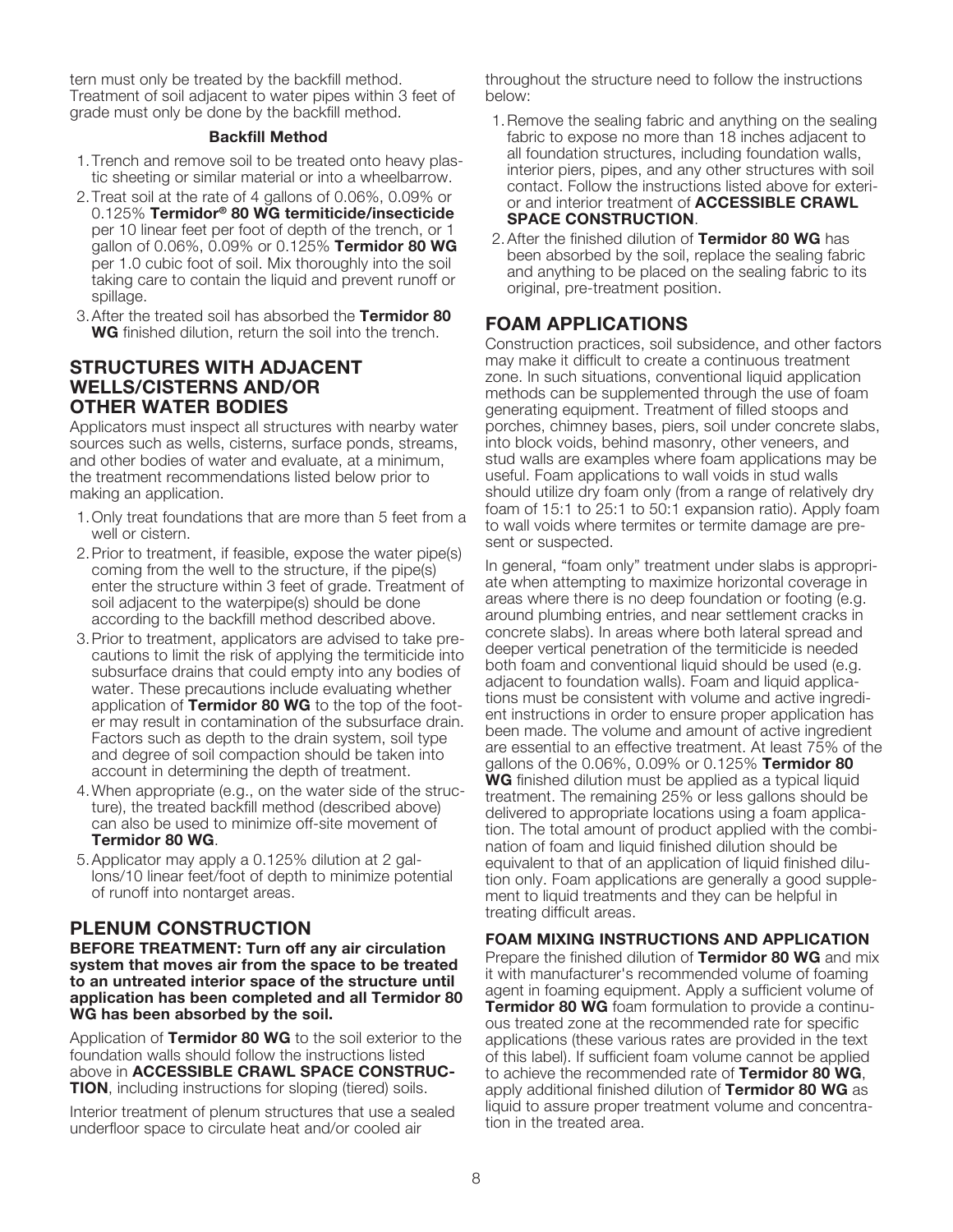### **MIXING TABLE FOR TERMIDOR® 80 WG TERMITICIDE/INSECTICIDE FOAM**

| <b>Termidor 80 WG</b><br><b>Use Dilution</b> | <b>Gallons of</b><br><b>Finished</b><br><b>Dilution</b> | Foam<br><b>Expansion</b><br>Ratio** | <b>Finished</b><br>Foam<br>(gallons) |
|----------------------------------------------|---------------------------------------------------------|-------------------------------------|--------------------------------------|
| 0.06%, 0.09% or<br>$0.125\%$ a.i. $*$        | 1.O                                                     | 25:1                                | 25                                   |
|                                              | 1.66                                                    | 15:1                                |                                      |
|                                              | 2.5                                                     | 10:1                                |                                      |
|                                              | 5.0                                                     | 5:1                                 |                                      |

\* Percentage weight of active ingredient to weight of spray dilution.

\*\*Add the manufacturer's recommended quantity of foam agent to the **Termidor 80 WG** dilution.

# **POST-CONSTRUCTION EXTERIOR PERIMETER/LOCALIZED INTERIOR (EP/LI) STRUCTURAL TERMITE TREATMENT\***

**\*Not approved for use in Louisiana.**

# **GENERAL INFORMATION**

For post construction applications after the final grade is installed for the purpose of protecting the structure from termite infestation and/or for controlling existing termite populations. **Termidor 80 WG** can be used to protect structures by using the Conventional structural treatment or the Exterior Perimeter/Localized Interior structural treatment. Structural termite protection is achieved by first establishing a continuous treated zone along the exterior foundation of the structure. Localized interior treatments are then made to areas where known termite activity is observed. If no termite activity is observed inside the structure at treatment time, then interior local treatments are not required.

This treatment method is designed to be non-invasive to the interior of the structure by applying a continuous treatment along the exterior foundation and only treating the interior areas that show termite activity. It may not be a conventional complete treatment. If you have questions regarding this treatment consult your lead state agency. **Termidor 80 WG**, when used as recommended in this label, provides effective subterranean termite control.

Termite activity is defined as one or more of the following infestation conditions: either alates (winged termites) have swarmed inside the structure or live termites are found to be active within the structure; or there is clear evidence of termite activity on or in the structure (mud tubes, galleries in wood) and live termites.

**DO NOT** apply **Termidor 80 WG** as an Exterior Perimeter/Localized Interior treatment at a finished dilution concentration lower than 0.06% or an application volume less than that specified in the **APPLICATION VOLUME** use directions section of this label.

# **A. EXTERIOR PERIMETER TREATMENT**

When conducting an exterior perimeter application, **Termidor 80 WG** must be applied in a manner to provide a continuous treatment zone to prevent termites from infesting the structure. Read and follow **APPLICATION VOLUME** use directions on this label if situations are encountered where the soil will not accept the full application volume recommended in the following use directions.

### **A.1 CONCRETE SLAB ON GROUND (INCLUDING MONOLITHIC, FLOATING AND SUPPORTED CONCRETE SLABS)**

Apply along the exterior foundation perimeter by trenching and rodding into the trench or trenching at the rate of 4 gallons finished dilution (0.06%, 0.09% or 0.125% **Termidor 80 WG**) per 10 linear feet per foot of depth. Trenches must be a minimum of 6 inches deep, or to the bottom of the footing, and need not be wider than 6 inches. The finished dilution must be mixed with the soil as it is replaced in the trench. Rod holes must be spaced so as to achieve a continuous treatment zone but in no case more than 12 inches apart. However, in no case should the structure be treated below the footing.

Where physical obstructions, such as concrete walkways adjacent to foundation elements, prevent trenching, treatment may be made by rodding alone. When soil type and/or conditions make trenching prohibitive, rodding may be used with rod holes no more than 12 inches apart. Drilling and sub-slab treatment of sub-soil is necessary for exterior concrete structures adjoining the foundation such as patios, porches and sidewalks, to complete the exterior perimeter treatment zone. For driveways, exterior drilling is necessary only around building supports or wall elements that are permanently and physically located at driveway joints. In no case should the structure be treated below the footing.

### **A.2 BASEMENT AND INACCESSIBLE CRAWL SPACE CONSTRUCTION**

Apply along the exterior foundation perimeter by trenching and rodding into the trench or trenching at the rate of 4 gallons finished dilution (0.06%, 0.09% or 0.125% **Termidor 80 WG**) per 10 linear feet per foot of depth from grade to the top of the footing, or if the footing is more than 4 feet below grade, to a minimum depth of 4 feet. Trenches must be a minimum of 6 inches deep or to the bottom of the footing and need not be wider than 6 inches. When trenching in sloping or tiered soil, the trench must be stepped to ensure adequate distribution and to prevent **Termidor 80 WG** from running out of the trench. The finished dilution must be mixed with the soil as it is replaced in the trench. Rod holes must be spaced so as to achieve a continuous treatment zone but in no case more than 12 inches apart. However, in no case should the structure be treated below the footing.

Where physical obstructions, such as concrete walkways adjacent to foundation elements, prevent trenching, treatment may be made by rodding alone. When soil type and/or conditions make trenching prohibitive, rodding may be used with rod holes no more than 12 inches apart. Drilling and sub-slab injection treatment of sub-soil is necessary for exterior concrete structures adjoining the foundation such as patios, porches and sidewalks, to complete the exterior perimeter treatment zone. For driveways, exterior drilling is necessary only around building supports or wall elements that are permanently and physically located at driveway joints. In no case should the structure be treated below the footing.

If termite activity is found inside an inaccessible crawl space, the area with termite activity must be treated. A localized interior treatment must be made at the site of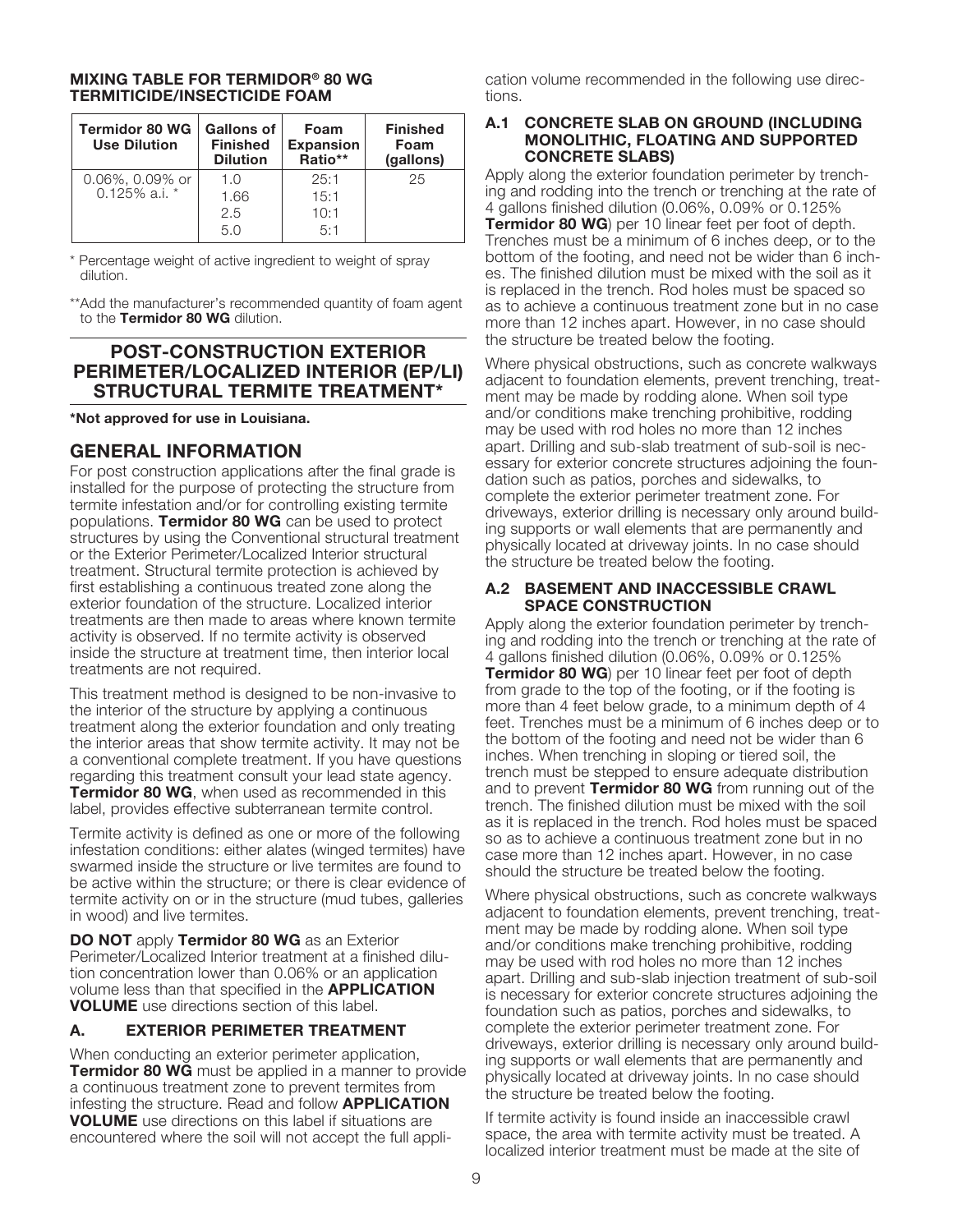the termite activity and at least 2 feet in both directions from the termite activity. Choose the appropriate application technique for treating **INACCESSIBLE CRAWL SPACE CONSTRUCTION** from the Conventional treatment section of this label.

### **A.3 ACCESSIBLE CRAWL SPACES**

**BEFORE TREATMENT: Turn off any air circulation system that moves air from area to be treated to an untreated interior space of the structure until application has been completed and all Termidor® 80 WG termiticide/insecticide has been absorbed by the soil.**

For crawl spaces, apply vertical termiticide treatment at the rate of 4 gallons of 0.06%, 0.09% or 0.125% **Termidor 80 WG** per 10 linear feet per foot of depth from grade to the top of the footing, or if the footing is more than 4 feet below grade, to a minimum depth of 4 feet. Apply by trenching and rodding into the trench, or trenching. Treat outside the foundation and around all piers and pipes. Where physical obstructions, such as concrete walkways adjacent to foundation elements, prevent trenching, treatment may be made by rodding alone. When soil type and/or conditions make trenching prohibitive, rodding may be used. When the top of the footing is exposed, the applicator must treat the soil adjacent to the footing to a depth not to exceed the bottom of the footing. Drilling and sub-slab injection treatment of subsoil is necessary for exterior concrete structures adjoining the foundation such as patios, porches and sidewalks, to complete the exterior perimeter treatment zone.

Read and follow mixing and use directions on this label if situations are encountered where the soil will not accept the full application volume.

- Rod holes and trenches must not extend below the bottom of the footing.
- Rod holes must be spaced so as to achieve a continuous treated zone but in no case more than 12 inches apart.
- Trenches must be a minimum of 6 inches deep or to the bottom of the footing, whichever is less, and need not be wider than 6 inches. When trenching in sloping (tiered) soil, the trench must be stepped to ensure adequate distribution and to prevent termiticide from running off. The 0.06%, 0.09% or 0.125% **Termidor 80 WG** dilution must be mixed with the soil as it is replaced in the trench.
- **A.4 GARAGES:** Attached garage floors should be treated in structures.

### **SUB-SLAB INJECTION**

Sub-slab injection treatments can be made from inside the garage or in cases where this not possible, by drilling through the foundation from the outside as directed below. Prior to making any treatments, locate all heating/air conditioning ducts, vents, water/sewer lines, and electrical lines/conduits.

**Vertical Drilling/Injection:** To treat under the slab, drill vertically through the slab along the interior perimeter of the garage foundation. Drill holes along all concrete expansion joints, cracks, plumbing, and utility services penetrating the slab. It may be necessary to drill holes along one side of the slab adjacent to an interior partition wall if there is clear evidence of termite activity or damage in the wall. All drill holes through the slab should be spaced so as to achieve a continuous treatment zone but in no case be more than 12 inches apart. Inject a 0.06%, 0.09% or 0.125% dilution of **Termidor 80 WG** into the drilled holes at the rate of 4 gallons per 10 linear feet per foot of depth. For best results, application should be made with a lateral dispersal nozzle. All holes in commonly occupied areas into which material has been applied must be plugged. Plugs must be of a non-cellulose material or covered by an impervious, non-cellulose material such as Portland cement.

**Horizontal Drilling/Rodding/Sub-slab Injection from the Exterior of the Garage Foundation:** This technique should be used to treat underneath the slab only when interior design does not allow for vertical drilling. Care must be exercised not to rod into heating ducts, water/sewer lines, and electrical lines/conduits. Horizontal short-rodding practices can be used to establish a continuous treatment zone along the inside perimeter of the foundation. Holes should be drilled from outside the foundation at an angle which allows a finished dilution (0.06%, 0.09% or 0.125%) of **Termidor 80 WG** to be deposited below heating ducts, water/sewer lines, and electrical conduits if present. Horizontal long rodding practices may only be employed to treat areas underneath the slab that are not accessible by vertical rodding or horizontal short rodding. Long rods exceeding 20 feet should not be used. For all horizontal rodding applications, all drill holes through the foundation should be spaced so as to achieve a continuous treatment zone but in no case be more than 12 inches apart. Inject a 0.06%, 0.09% or 0.125% dilution of **Termidor 80 WG** into the drilled holes at the rate of 4 gallons per 10 linear feet per foot of depth. For best results, make applications with a lateral dispersal nozzle. All holes must be plugged. Plugs must be of a non-cellulose material or covered by an impervious, non-cellulose material such as Portland cement.

### **B. LOCALIZED INTERIOR TREATMENT:**

Targeted interior applications may be made to vulnerable areas such as around plumbing/utility lines penetrating floors, bath and/or shower traps, or along expansion joints or settlement cracks as part of a complete treatment. However, if known termite activity exists (as described above in the section on general information) in areas inside the living spaces (occupied areas of the structure) or non-living spaces (such as crawl spaces, plenums, etc.) of the structure, a localized interior treatment must be made in the immediate vicinity (at least 2 feet in two or more directions radiating from the site) of the termite activity.

### **B.1 INTERIOR CONCRETE FLOOR**

If termite activity occurs in an interior wall or structural member, the area under the floor and behind the wall adjacent to the evidence must be treated with **Termidor 80 WG** at 0.06%, 0.09% or 0.125% finished dilution at a rate equal to 4 gallons per 10 linear feet. This localized interior treatment must be made at the site of the termite activity and at least 2 feet in two or more directions radiating from the site. Foam can be used to maximize dispersion. Drill holes in commonly occupied areas must be plugged with a non-cellulose material or covered by an impervious, non-cellulose material such as Portland cement.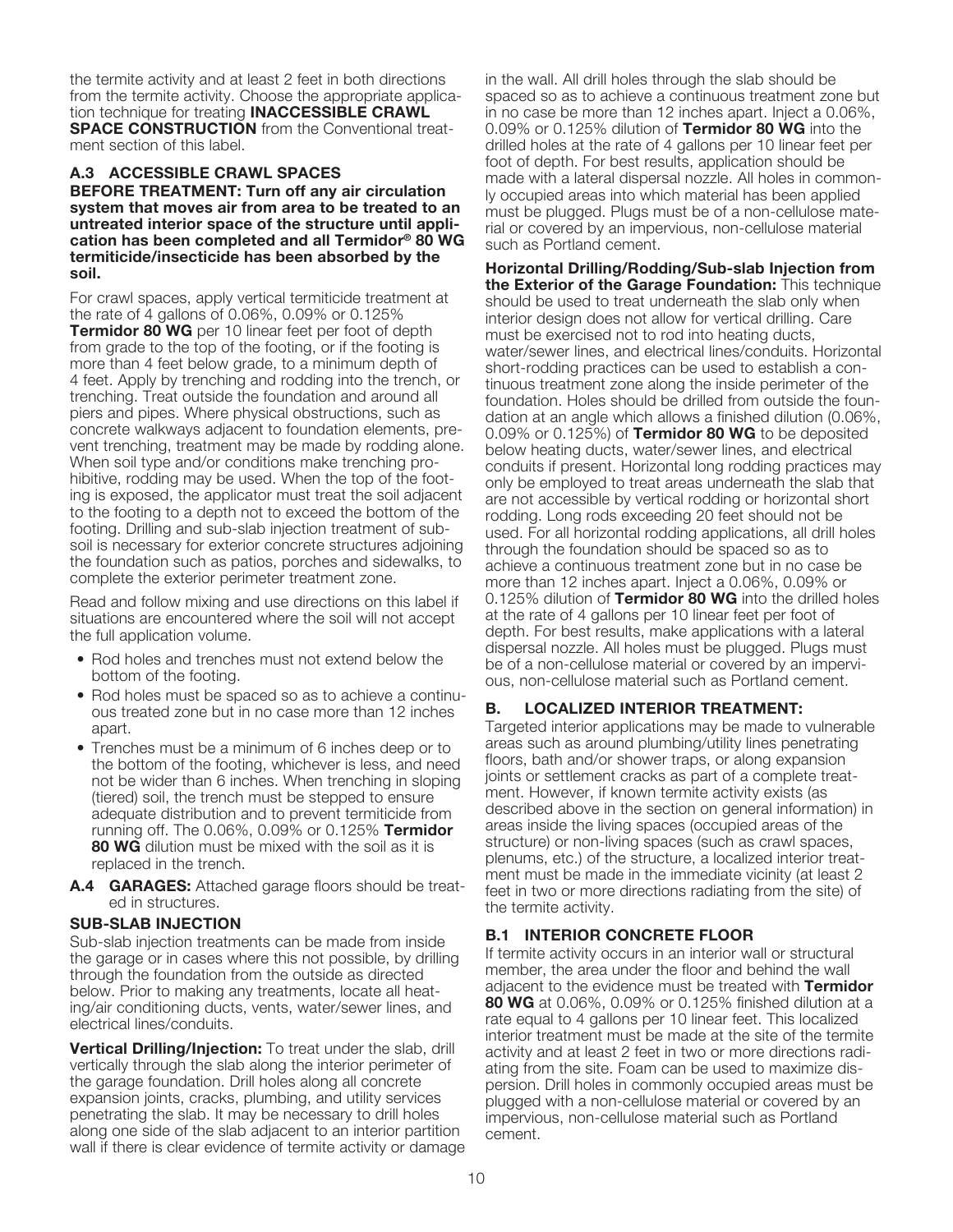### **B.2 HOLLOW BLOCK FOUNDATIONS / VOIDS**

If termite activity occurs in or in the vicinity (within 2 feet) of hollow block foundations or voids in masonry resting on the footing, the wall adjacent to the evidence must be drilled, if not openly accessible, and **Termidor® 80 WG termiticide/insecticide** at 0.06%, 0.09% or 0.125% finished dilution must be injected into the void at a rate equal to 2 gallons per 10 linear feet of footing using a nozzle of 25 p.s.i. or less. This localized interior treatment to hollow block must be made at the site of the termite activity and to areas above the termite activity. Treatment must be made at least 2 feet in two or more directions radiating from the site of termite activity or along the wall pier or support post. Foam can be used to maximize dispersion. When using this treatment, access holes should be drilled below the sill plate and should be as close to the footing as is practical. Treatment of voids in block or rubble foundation walls must be closely examined: Applicators must inspect areas of possible runoff as a precaution against application leakage in the treated areas. Some areas may not be treatable or may require mechanical alteration prior to treatment. All leaks resulting in the deposition of **Termidor 80 WG** in locations other than those prescribed on this label must be cleaned up prior to leaving the application site. **DO NOT** allow people or pets to contact contaminated areas or to reoccupy the contaminated areas of the structure until the clean up is completed. The drilled holes in commonly occupied areas must be plugged with a non-cellulose material or covered by an impervious, non-cellulose material such as Portland cement.

**B.3 Bath Traps:** If termite activity is observed within 2 feet of the bath trap, then exposed soil or soil covered with tar or similar sealant around plumbing and/or drainpipe entry areas must be treated. Tar or sealant may have to be removed to allow for adequate soil treatment. An access door or inspection portal should be installed if one is not already present. After inspection and removal of all wood/cellulose debris, the soil can be treated by rodding or drenching the soil with a 0.06%, 0.09% or 0.125% dilution of **Termidor 80 WG**. Treat with a minimum of 1 gallon to a maximum of 4 gallons of finished dilution per square foot.

**B.4 Shower Drains:** If termite activity is observed within two feet of the shower drains, then soil beneath and adjacent to shower drains must be treated. Drill through slab adjacent to shower drain and apply 0.06%, 0.09% or 0.125% finished dilution of **Termidor 80 WG** by sub-slab injection to the soil below. Foam can be used to maximize dispersion. Multiple access points may be drilled adjacent to the drain. A directional dispersion tip may be used to enhance treatment of the soil below the drain. Treat soil with a minimum of 1 gallon but no more than 4 gallons finished spray dilution per shower drain. Horizontal rodding can be used to access and treat the soil associated with the shower drain.

### **RETREATMENT INSTRUCTIONS**

Retreatment for subterranean termites can only be performed if there is clear evidence of reinfestation or disruption of the treated zone due to construction, excavation, or landscaping and/or evidence of the breakdown of the termiticide treated zone in the soil. These vulnerable or reinfested areas may be retreated using a spot, partial or complete treatment(s) in accordance with application

techniques described on this label. The timing and type of these retreatments will vary depending on factors such as termite pressure, soil types, soil conditions and other factors which may reduce the effectiveness of the treated zone. Annual re-treatment of the structure is prohibited unless there is clear evidence that reinfestation, treatment zone disruption and/or evidence of breakdown has occurred.

### **USE WITH OTHER PRODUCTS**

When a borate-based termite control product is used as the primary pre-construction treatment for subterranean termites and is applied in according to label directionsfor-use, **Termidor 80 WG** may be applied as an exterior perimeter pre-construction treatment using 0.06%, 0.09% or 0.125% dilution. If the exterior perimeter preconstruction treatment option is selected, **Termidor 80 WG** must be applied to provide a continuous treated zone along the exterior foundation of the structure. A complete and thorough horizontal pre-construction treatment with **Termidor 80 WG** under the concrete slab is optional. **Termidor 80 WG** may also be applied to critical areas of the interior of the structure. These areas include plumbing and utility entry sites, bath traps, shower drain penetrations, expansion joints, foundation cracks, and areas of known or suspected termite activity.

For applications to the exterior perimeter and critical areas follow the instructions in the POST-CONSTRUC-TION EXTERIOR PERIMETER/LOCALIZED INTERIOR (EP/LI) STRUCTURAL TERMITE TREATMENT section of this label.

# **POSTS, POLES, WOOD LANDSCAPE ORNAMENTATION**

### **DO NOT contaminate wells or cisterns.**

**Preventative Treatment:** Create a continuous treatment zone in the soil around wooden posts, poles, fence posts, signs or landscape ornamentation. Apply a 0.06%, 0.09% or 0.125% dilution of **Termidor 80 WG** at the rate of 4 gallons per 10 linear feet per foot of depth. For treatments made during installation, the finished dilution may be applied to soil as it is replaced around the post or pole. The finished application should place termiticide to a depth of six inches below the bottom of the posts, poles, or other wooden items in contact with the soil.

**Curative Treatment:** Previously installed poles, posts, landscape ornamentation, or signs may be treated with a 0.06%, 0.09% or 0.125% finished dilution of **Termidor 80 WG** by sub-surface injection or treated by gravity flow through holes made from the bottom of a trench around the pole or post. When trenching, the trench need not be wider than 6 inches wide and 6 inches deep. When sub-surface injecting, treat all sides to create a continuous treatment zone. Apply to a depth of six inches below the bottom of the wood.

# **TERMITES ABOVE GROUND**

For control of termite aerial colonies or drywood termites. In localized areas of wood structures, apply at a 0.06%, 0.09% or 0.125% dilution of **Termidor 80 WG** to areas of wooden members/voids. Application may be made to inaccessible areas by drilling, and then injecting the finished dilution with a crack and crevice injector into the damaged wood or void spaces.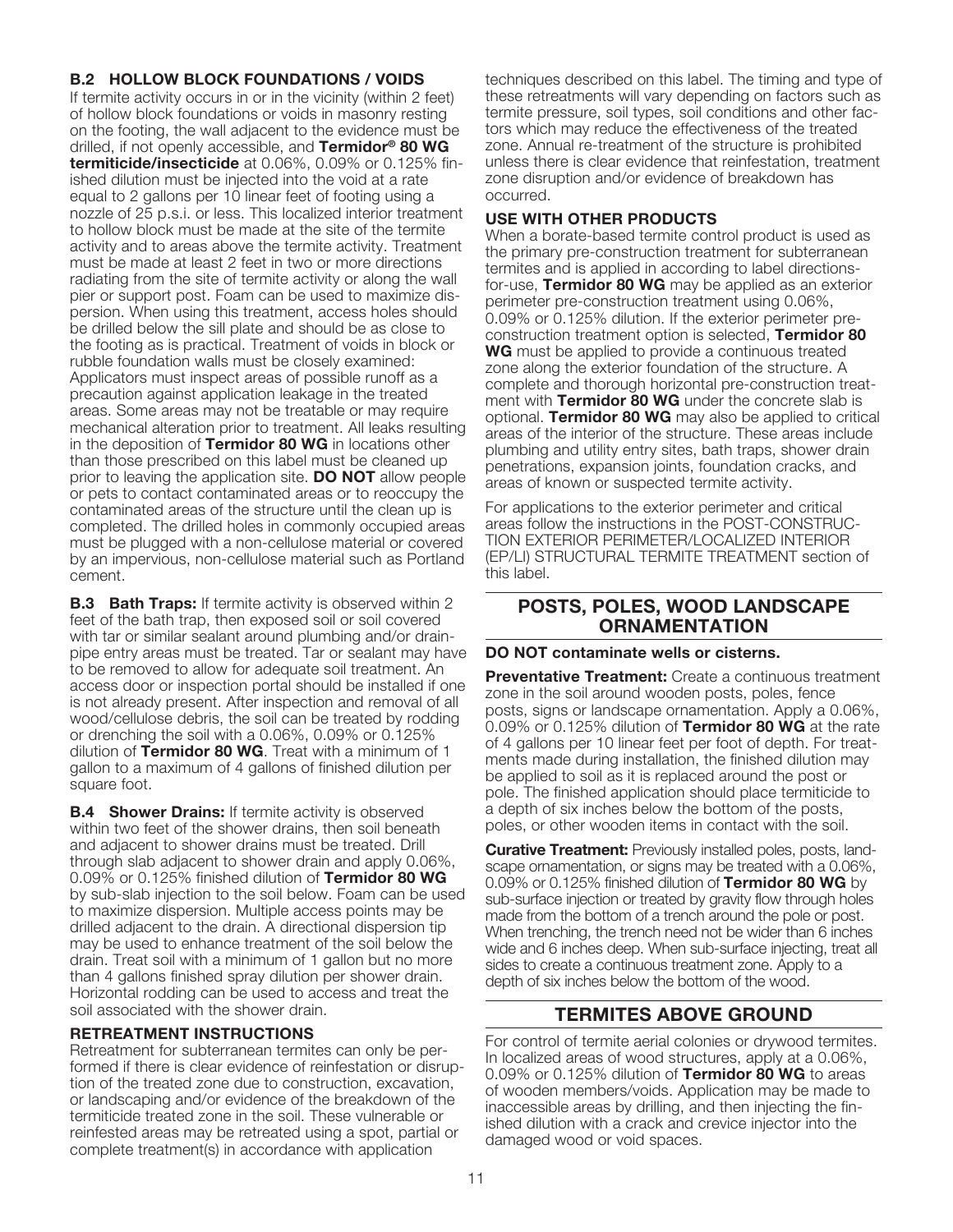**Termidor® 80 WG termiticide/insecticide** foam applications may be made to void spaces.

Termite carton nests in trees or building voids may be injected with 0.06%, 0.09% or 0.125% dilution using pointed injection tool. Multiple injection points to varying depths may be necessary. It is desirable to physically remove carton nest material from building voids when such nests are found.

After application, the applicator is required to check for leaks resulting in deposition of treatment dilution in locations other than those prescribed on this label. When found, this material must be cleaned up prior to leaving the application site. **DO NOT** allow people or pets to contact contaminated areas or to reoccupy contaminated areas of the structure until the clean up is completed.

# **DO NOT TREAT FRUIT OR NUT-BEARING TREES.**

# **DIRECTIONS FOR USE TO CONTROL PERIMETER PESTS**

# **USE RESTRICTIONS**

- **•** Only protected applicators wearing personal protective equipment as required by this product label may be in the area during application.
- **• DO NOT** treat within a distance of one foot out from the drip line of edible plants.
- **• DO NOT** contaminate public and private water supplies.
- **• DO NOT** use in tanks with borate contaminants.
- **• DO NOT** apply to wasp or hornet nests if they are not attached to or inside the structure.
- **• DO NOT** make treatments while precipitation is occurring.
- **• DO NOT** allow residents, children, other persons or pets into the immediate area during application. **DO NOT** allow residents, children, other persons or pets into treated area until sprays have dried. After application, the applicator is required to check for leaks resulting in deposition of treatment dilution in locations other than those prescribed on this label. When found, this material must be cleaned up prior to leaving the application site. **DO NOT** allow people or pets to contact contaminated areas or to reoccupy contaminated areas of the structure until the clean up is completed.
- **• DO NOT** spray air conditioning units or air intake vents.
- **• DO NOT** use indoors except for applications into wall voids.

# **PERIMETER PEST TREATMENT**

Use **Termidor 80 WG** to kill and provide residual control of the following pests:

ants (acrobat, Argentine, big-headed, carpenter, crazy, odorous, pavement, pharaoh, thief)

Use **Termidor 80 WG** to kill the following pests: beetles (Asian lady, darkling); bugs (box-elder, pill); centipedes; cockroaches (Australian, Oriental, smokey brown);

crickets, house; earwigs, European; flies, cluster; millipedes; silverfish; spiders (black widow, brown recluse, cellar, hobo); ticks, brown dog; wasps, paper\*; yellow jackets

\***Termidor** is not a knockdown agent.

Apply a 0.06% dilution of **Termidor 80 WG** to kill/control listed perimeter pests.

### **MIXING INSTRUCTIONS**

**Termidor 80 WG** is formulated as a dry powder containing 80% active ingredient and is packaged in water soluble packages (paks). Paks are contained inside a resealable plastic overpacking container. **DO NOT** allow paks to become wet prior to adding to the spray tank. **DO NOT** handle the paks with wet gloves. **DO NOT** handle the paks roughly as such handling may cause breakage of the water soluble packaging. If a pak gets wet prior to placement in the spray tank, return the "wet" pak to the resealable overpacking container. This "wet" pak can still be used. Pour the contents of the "wet" pak directly into the spray tank, following the mixing directions below. Unused paks need to be re-sealed in the plastic overpacking container. To prepare the spray mixture, remove the paks from the overpacking container and follow the following mixing instructions. To prepare 25 gallons of a 0.06% spray dilution, add 1 pak of **Termidor 80 WG** to the treatment tank already 1/4 - 1/3 filled with water. Filling hose must be equipped with an anti-backflow device or water flow must include an air gap to protect against back siphoning.While agitating add more water to make 25 gallons of finished dilution.

To make treatment, continue agitation and apply with a low-pressure sprayer. Apply 0.06% **Termidor 80 WG** finished dilution to the structure exterior as a low-pressure coarse spray where listed pests enter the structure, trail around the structure or where they crawl and hide. Also apply around doors, windows, vents, pipes or any other openings (including foundation cracks or drilled holes) where listed pests could enter the structure. Be especially careful to treat the joint where exterior siding (wood, vinyl, aluminum or any similar material) meets the cement, block or brick foundation. Treat areas where any wires (electrical, telephone or cable) enter the house. This treatment should be made as a general surface spray, crack and crevice spray or wall void application. **Termidor 80 WG** foam applications may be made to wall voids to kill/control listed pests.

Apply 2 quarts of 0.06% **Termidor 80 WG** finished spray per 160 linear feet. (This rate is approximately 1.5 gallons finished spray per 1000 square feet).

Refer to the **Foam Applications** section of this label for specific foam mixing and application instructions.

Except for foam applications into wall voids, application is limited to an area one foot out from and one foot up from the where the ground meets the foundation. **DO NOT** exceed the maximum of two applications per year. If nests are found on the ground within one foot of the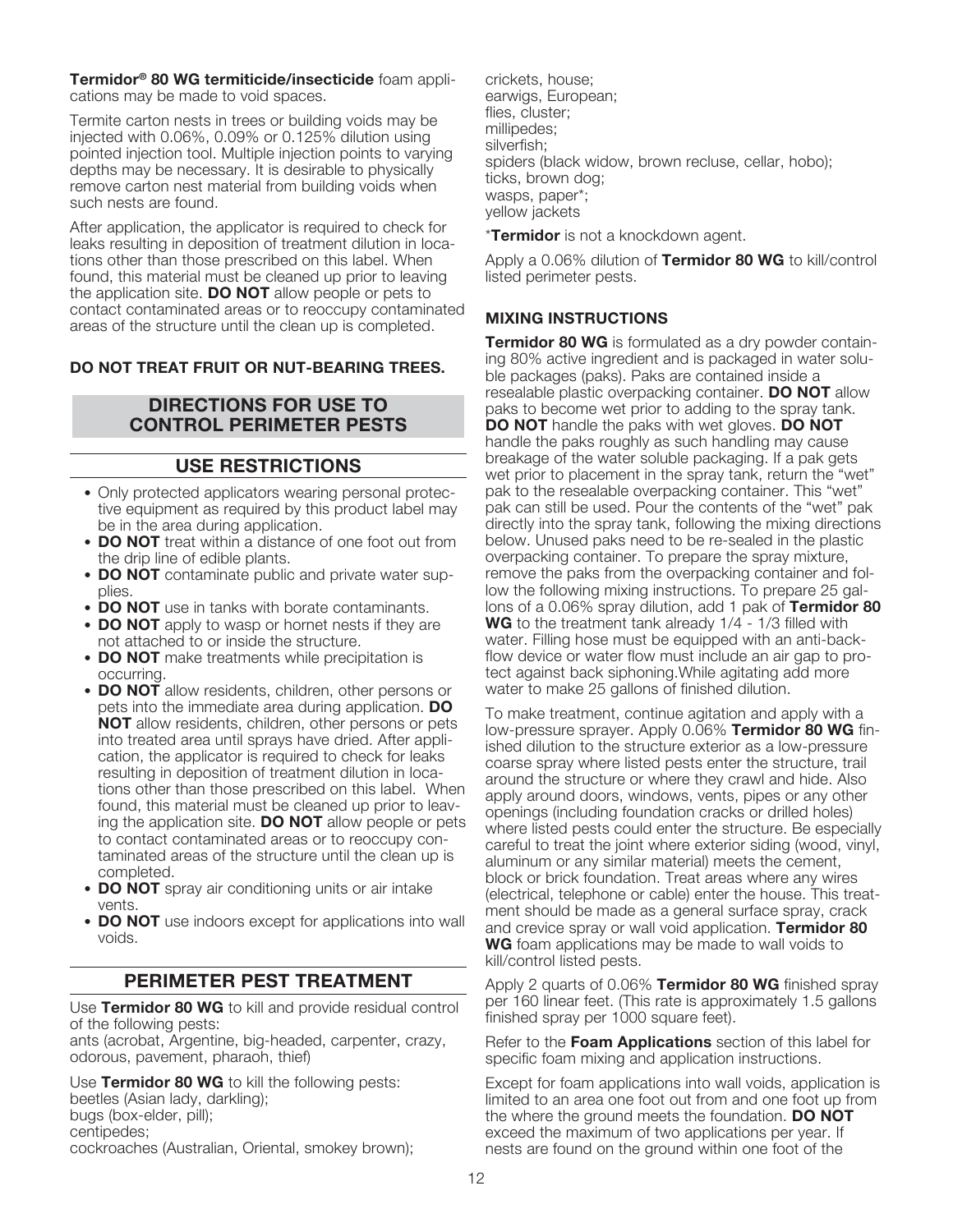### foundation, treatment of **Termidor® 80 WG**

**termiticide/insecticide** can be made to these nests.

It is recommended to remove or prune away shrubbery, bushes, and tree branches touching the structure. Vegetation touching the structure may offer a route of entry for ants into the structure. This may allow ants to inhabit the structure without coming in contact with the treatment.